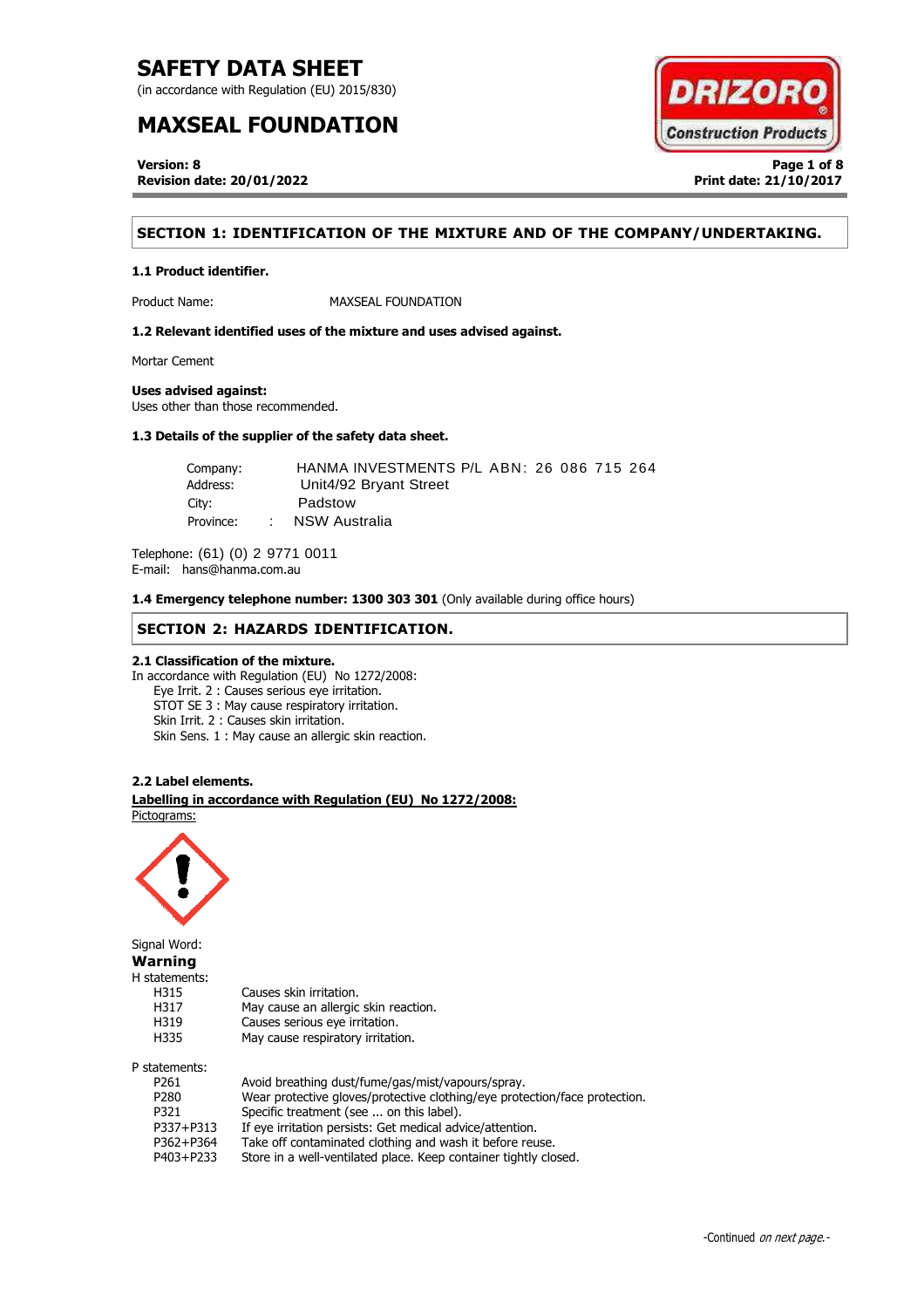(in accordance with Regulation (EU) 2015/830)

# **MAXSEAL FOUNDATION**

**DRIZOR Construction Products** 

**Version: 8 Page 2 of 8 Revision date: 2/01/2022 Print date: 21/10/2017**

P501 Dispose of contents/container to ...

#### Contains:

Cement, portland, chemicals

#### **2.3 Other hazards.**

In normal use conditions and in its original form, the product itself does not involve any other risk for health and the environment.

# **SECTION 3: COMPOSITION/INFORMATION ON INGREDIENTS.**

#### **3.1 Substances.**

Not Applicable.

#### **3.2 Mixtures.**

Substances posing a danger to health or the environment in accordance with the Regulation (EC) No. 1272/2008, assigned a Community exposure limit in the workplace, and classified as PBT/vPvB or included in the Candidate List:

|                                        |                             |             | (*)Classification - Regulation (EC)<br>No 1272/2008                                                          |                                    |
|----------------------------------------|-----------------------------|-------------|--------------------------------------------------------------------------------------------------------------|------------------------------------|
| <b>Identifiers</b>                     | <b>Name</b>                 | Concentrate | Classification                                                                                               | specific<br>concentration<br>limit |
| CAS No: 65997-15-1<br>EC No: 266-043-4 | Cement, portland, chemicals | $20 - 50 %$ | Eye Irrit. 2,<br><b>H319 - STOT</b><br>SE 3, H335 -<br>Skin Irrit. 2,<br><b>H315 - Skin</b><br>Sens. 1, H317 |                                    |

(\*)The complete text of the H phrases is given in section 16 of this Safety Data Sheet.

### **SECTION 4: FIRST AID MEASURES.**

IRRITANT PREPARATION. Its repeated or prolonged contact with the skin or mucous membranes can cause irritant symptoms such as reddening of the skin, blisters, or dermatitis. Some of the symptoms may not be immediate. They can cause allergic reactions on the skin.

### **4.1 Description of first aid measures.**

In case of doubt or when symptoms of feeling unwell persist, get medical attention. Never administer anything orally to persons who are unconscious.

### **Inhalation.**

Take the victim into open air; keep them warm and calm. If breathing is irregular or stops, perform artificial respiration. Do not administer anything orally. If unconscious, place them in a suitable position and seek medical assistance.

### **Eye contact**.

If wearing contact lenses, remove them. Wash eyes with plenty of clean and cool water for at least 10 minutes while pulling eyelids up, and seek medical assistance.

### **Skin contact.**

Remove contaminated clothing. Wash skin vigorously with water and soap or a suitable skin cleaner. **NEVER** use solvents or thinners.

### **Ingestion.**

If accidentally ingested, seek immediate medical attention. Keep calm. **NEVER** induce vomiting.

### **4.2 Most important symptoms and effects, both acute and delayed.**

Irritant Product, repeated or prolonged contact with skin or mucous membranes can cause redness, blisters or dermatitis, inhalation of spray mist or particles in suspension may cause irritation of the respiratory tract, some symptoms may not be immediate. Can cause allergic reactions.

### **4.3 Indication of any immediate medical attention and special treatment needed.**

In case of doubt or when symptoms of feeling unwell persist, get medical attention. Never administer anything orally to persons who are unconscious.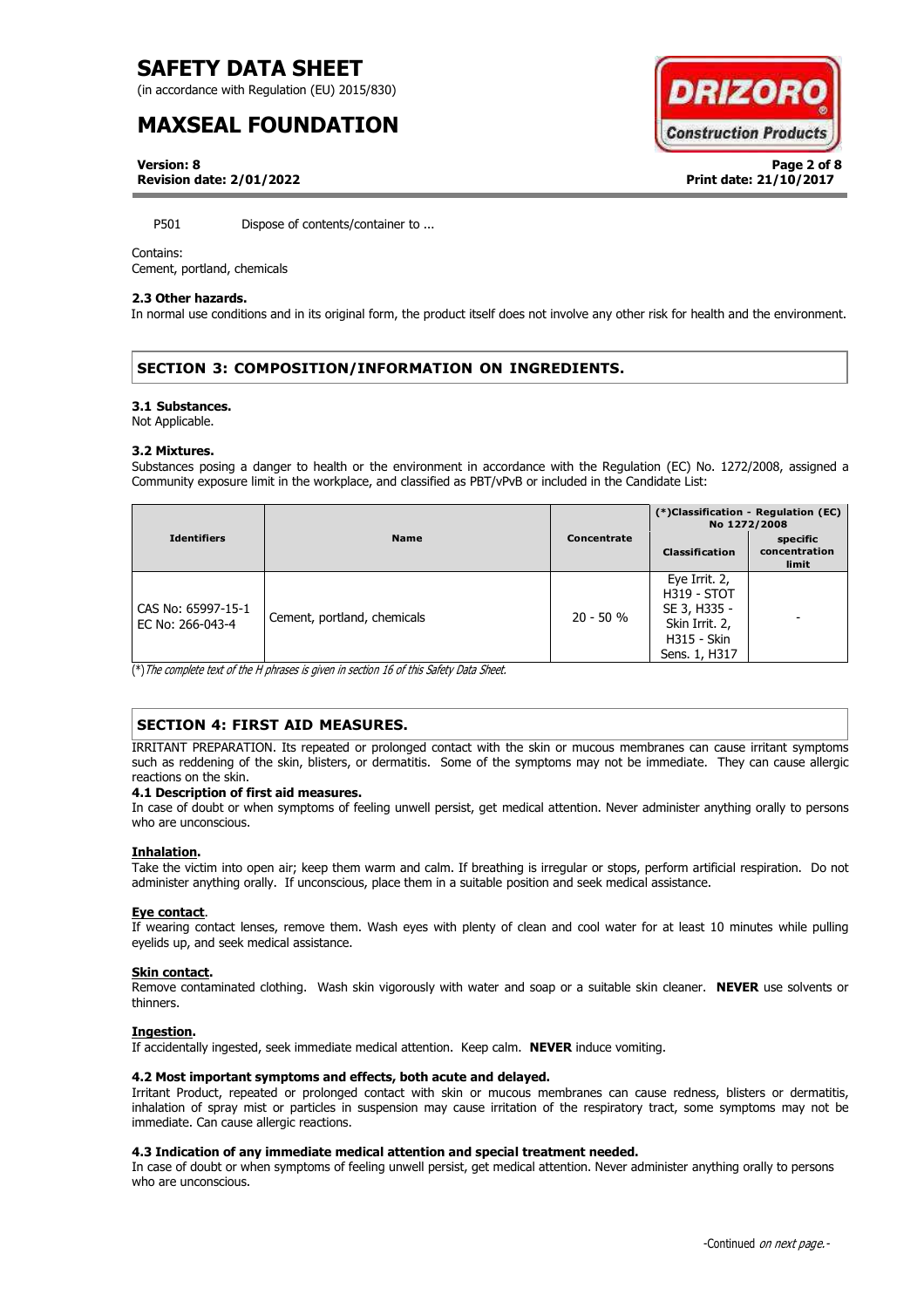(in accordance with Regulation (EU) 2015/830)

# **MAXSEAL FOUNDATION**



**Version: 8 Page 3 of 8 Revision date: 20/01/2022 Print date: 21/10/2017**

### **SECTION 5: FIREFIGHTING MEASURES.**

The product does not present any particular risk in case of fire.

### **5.1 Extinguishing media.**

### **Recommended extinguishing methods.**

Extinguisher powder or CO<sub>2</sub>. In case of more serious fires, also alcohol-resistant foam and water spray. Do not use a direct stream of water to extinguish.

#### **5.2 Special hazards arising from the mixture. Special risks.**

Fire can cause thick, black smoke. As a result of thermal decomposition, dangerous products can form: carbon monoxide, carbon dioxide. Exposure to combustion or decomposition products can be harmful to your health.

### **5.3 Advice for firefighters.**

Use water to cool tanks, cisterns, or containers close to the heat source or fire. Take wind direction into account. Prevent the products used to fight the fire from going into drains, sewers, or waterways.

### **Fire protection equipment.**

According to the size of the fire, it may be necessary to use protective suits against the heat, individual breathing equipment, gloves, protective goggles or facemasks, and gloves.

### **SECTION 6: ACCIDENTAL RELEASE MEASURES.**

### **6.1 Personal precautions, protective equipment and emergency procedures.**

For exposure control and individual protection measures, see section 8.

### **6.2 Environmental precautions.**

Prevent the contamination of drains, surface or subterranean waters, and the ground.

### **6.3 Methods and material for containment and cleaning up.**

The contaminated area should be immediately cleaned with an appropriate de-contaminator. Pour the decontaminator on the remains in an opened container and let it act various days until no further reaction is produced.

### **6.4 Reference to other sections.**

For exposure control and individual protection measures, see section 8.

For later elimination of waste, follow the recommendations under section 13.

### **SECTION 7: HANDLING AND STORAGE.**

### **7.1 Precautions for safe handling.**

For personal protection, see section 8. Never use pressure to empty the containers. They are not pressure-resistant containers. In the application area, smoking, eating, and drinking must be prohibited.

Follow legislation on occupational health and safety.

Keep the product in containers made of a material identical to the original.

### **7.2 Conditions for safe storage, including any incompatibilities.**

Store according to local legislation. Observe indications on the label. Store the containers between 5 and 35° C, in a dry and well-ventilated place, far from sources of heat and direct solar light. Keep far away from ignition points. Keep away from oxidising agents and from highly acidic or alkaline materials. Do not smoke. Prevent the entry of non-authorised persons. Once the containers are open, they must be carefully closed and placed vertically to prevent spills.

The product is not affected by Directive 2012/18/EU (SEVESO III).

**7.3 Specific end use(s).**

Not available.

### **SECTION 8: EXPOSURE CONTROLS/PERSONAL PROTECTION.**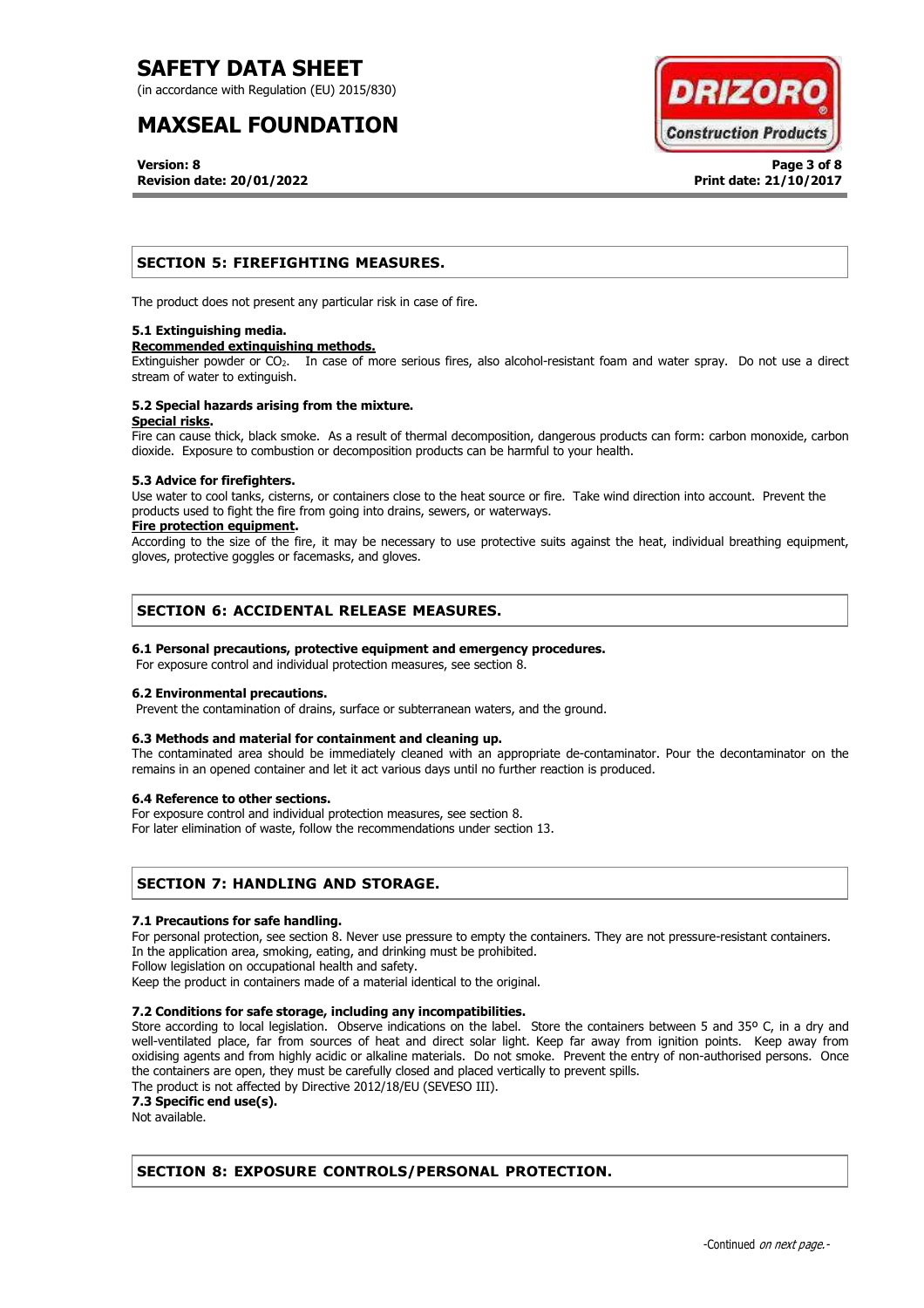(in accordance with Regulation (EU) 2015/830)

# **MAXSEAL FOUNDATION**

**Version: 8 Page 4 of 8 Revision date: 20/01/2022 Print date: 21/10/2017**



### **8.1 Control parameters.**

The product does NOT contain substances with Professional Exposure Environmental Limit Values.The product does NOT contain substances with Biological Limit Values.

# **8.2 Exposure controls.**

### **Measures of a technical nature:**

Provide adequate ventilation, which can be achieved by using good local exhaust-ventilation and a good general exhaust system.

| Concentration:               | <b>100 %</b>                                                                                                                                                                                                                                                                                                    |  |  |  |  |
|------------------------------|-----------------------------------------------------------------------------------------------------------------------------------------------------------------------------------------------------------------------------------------------------------------------------------------------------------------|--|--|--|--|
| Uses:                        | <b>Mortar Cement</b>                                                                                                                                                                                                                                                                                            |  |  |  |  |
| <b>Breathing protection:</b> |                                                                                                                                                                                                                                                                                                                 |  |  |  |  |
| PPE:                         | Filter mask for protection against gases and particles.                                                                                                                                                                                                                                                         |  |  |  |  |
| Characteristics:             | «CE» marking, category III. The mask must have a wide field of vision and an<br>anatomically designed form in order to be sealed and watertight.                                                                                                                                                                |  |  |  |  |
| CEN standards:               | EN 136, EN 140, EN 405                                                                                                                                                                                                                                                                                          |  |  |  |  |
| Maintenance:                 | Should not be stored in places exposed to high temperatures and damp environments before use. Special<br>attention should be paid to the state of the inhalation and exhalation valves in the face adaptor.                                                                                                     |  |  |  |  |
| Observations:                | Read carefully the manufacturer's instructions regarding the equipment's use and maintenance. Attach<br>the necessary filters to the equipment according to the specific nature of the risk (Particles and aerosols:<br>P1-P2-P3, Gases and vapours: A-B-E-K-AX), changing them as advised by the manufacturer. |  |  |  |  |
| Filter Type needed:          | A2                                                                                                                                                                                                                                                                                                              |  |  |  |  |
| <b>Hand protection:</b>      |                                                                                                                                                                                                                                                                                                                 |  |  |  |  |
| PPE:<br>Characteristics:     | Protective gloves against chemicals.<br>«CE» marking, category III.                                                                                                                                                                                                                                             |  |  |  |  |
| CEN standards:               | EN 374-1, En 374-2, EN 374-3, EN 420                                                                                                                                                                                                                                                                            |  |  |  |  |
| Maintenance:                 | Keep in a dry place, away from any sources of heat, and avoid exposure to sunlight as much as possible.<br>Do not make any changes to the gloves that may alter their resistance, or apply paints, solvents or<br>adhesives.                                                                                    |  |  |  |  |
| Observations:                | Gloves should be of the appropriate size and fit the user's hand well, not being too loose or too tight.<br>Always use with clean, dry hands.                                                                                                                                                                   |  |  |  |  |
| Material:                    | Breakthrough time<br>Material thickness<br>PVC (polyvinyl chloride)<br>0,35<br>>480<br>(min.):<br>$(mm)$ :                                                                                                                                                                                                      |  |  |  |  |
| <b>Eye protection:</b>       |                                                                                                                                                                                                                                                                                                                 |  |  |  |  |
| PPE:<br>Characteristics:     | Face shield.<br>«CE» marking, category II. Face and eye protector against splashing liquid.                                                                                                                                                                                                                     |  |  |  |  |
| CEN standards:               | EN 165, EN 166, EN 167, EN 168                                                                                                                                                                                                                                                                                  |  |  |  |  |
| Maintenance:                 | Visibility through lenses should be ideal. Therefore, these parts should be cleaned daily. Protectors should<br>be disinfected periodically following the manufacturer's instructions. Make sure that mobile parts move<br>smoothly.                                                                            |  |  |  |  |
| Observations:                | Face shields should offer a field of vision with a dimension in the central line of, at least, 150 mm<br>vertically once attached to the frame.                                                                                                                                                                 |  |  |  |  |
| <b>Skin protection:</b>      |                                                                                                                                                                                                                                                                                                                 |  |  |  |  |
| PPE:                         | Anti-static protective clothing.                                                                                                                                                                                                                                                                                |  |  |  |  |
| Characteristics:             | «CE» marking, category II. Protective clothing should not be too tight or loose in<br>order not to obstruct the user's movements.                                                                                                                                                                               |  |  |  |  |
| CEN standards:               | EN 340, EN 1149-1, EN 1149-2, EN 1149-3, EN 1149-5                                                                                                                                                                                                                                                              |  |  |  |  |
| Maintenance:                 | In order to guarantee uniform protection, follow the washing and maintenance instructions provided by<br>the manufacturer.                                                                                                                                                                                      |  |  |  |  |
| Observations:                | The protective clothing should offer a level of comfort in line with the level of protection provided in<br>terms of the hazard against which it protects, bearing in mind environmental conditions, the user's level<br>of activity and the expected time of use.                                              |  |  |  |  |
| PPE:<br>Characteristics:     | Anti-static safety footwear.<br>«CE» marking, category II.                                                                                                                                                                                                                                                      |  |  |  |  |
| CEN standards:               | EN ISO 13287, EN ISO 20344, EN ISO 20346                                                                                                                                                                                                                                                                        |  |  |  |  |
| Maintenance:                 | The footwear should be checked regularly                                                                                                                                                                                                                                                                        |  |  |  |  |
| Observations:                | The level of comfort during use and acceptability are factors that are assessed very differently depending<br>on the user. Therefore, it is advisable to try on different footwear models and, if possible, different<br>widths.                                                                                |  |  |  |  |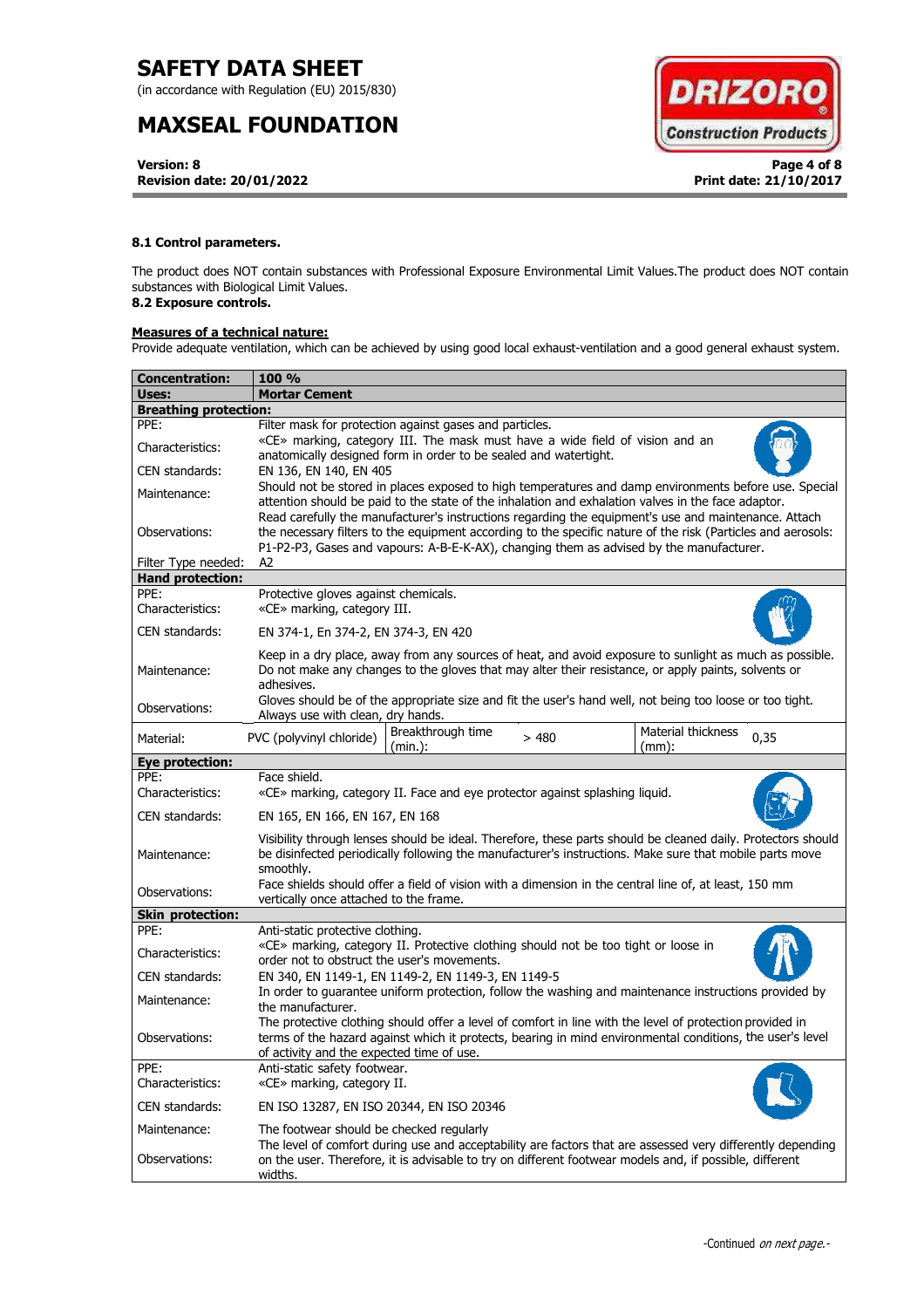(in accordance with Regulation (EU) 2015/830)

# **MAXSEAL FOUNDATION**

**Version: 8 Page 5 of 8 Revision date: 20/01/2022 Print date: 21/10/2017**



# **SECTION 9: PHYSICAL AND CHEMICAL PROPERTIES.**

### **9.1 Information on basic physical and chemical properties.**

Appearance:Odourless powder with characteristic colour Colour: N.A./N.A. Odour:N.A./N.A. Odour threshold:N.A./N.A. pH:11 -13.5 Melting point: > 1000 °C °C Boiling Point: N.A./N.A. Flash point: N.A./N.A. Evaporation rate: N.A./N.A. Inflammability (solid, gas): N.A./N.A. Lower Explosive Limit: N.A./N.A. Upper Explosive Limit: N.A./N.A. Vapour pressure: N.A./N.A. Vapour density:N.A./N.A. Relative density:  $1.10$  g/cm<sup>3</sup> Solubility:N.A./N.A. Liposolubility: N.A./N.A. Hydrosolubility: En contacto con agua precipita Partition coefficient (n-octanol/water): N.A./N.A. Auto-ignition temperature: N.A./N.A. Decomposition temperature: N.A./N.A. Viscosity: N.A./N.A. Explosive properties: N.A./N.A. Oxidizing properties: N.A./N.A. N.A./N.A.= Not Available/Not Applicable due to the nature of the product

### **9.2 Other information.**

Pour point: N.A./N.A. Blink: N.A./N.A. Kinematic viscosity: N.A./N.A. N.A./N.A.= Not Available/Not Applicable due to the nature of the product

# **SECTION 10: STABILITY AND REACTIVITY.**

#### **10.1 Reactivity.**

The product does not present hazards by their reactivity.

### **10.2 Chemical stability.**

Unstable in contact with: - Acids.

### **10.3 Possibility of hazardous reactions.**

Neutralization can occur on contact with acids.

### **10.4 Conditions to avoid.**

- Avoid contact with acids.

### **10.5 Incompatible materials.**

Avoid the following materials: - Acids.

### **10.6 Hazardous decomposition products.**

Depending on conditions of use, can be generated the following products: - Corrosive vapors or gases.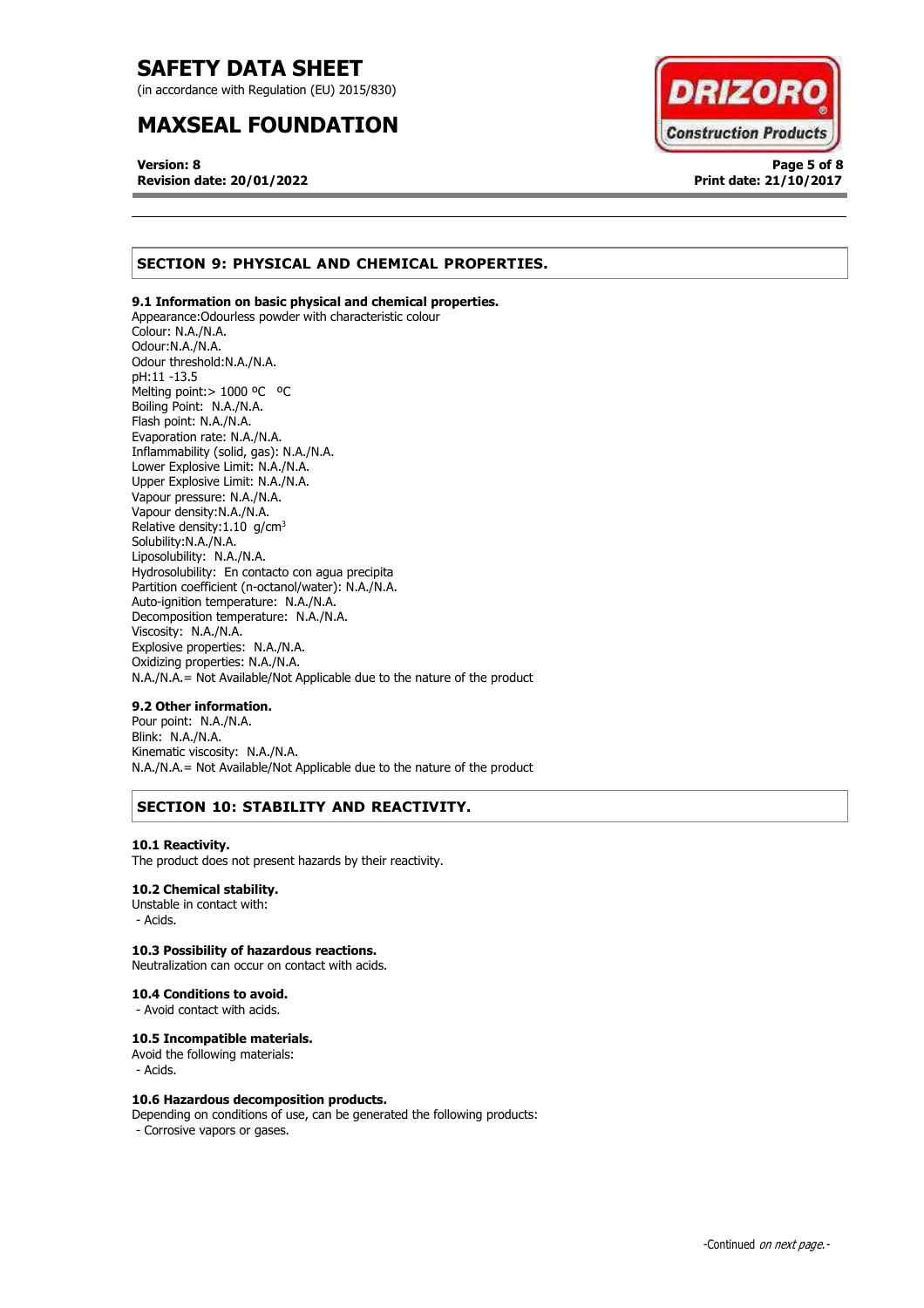(in accordance with Regulation (EU) 2015/830)

# **MAXSEAL FOUNDATION**



**Version: 8 Page 6 of 8 Revision date: 20/01/2022 Print date: 21/10/2017**

### **SECTION 11: TOXICOLOGICAL INFORMATION.**

IRRITANT PREPARATION. Splatters in the eyes can cause irritation.

IRRITANT PREPARATION. The inhalation of spray mist or suspended particulates can irritate the respiratory tract. It can also cause serious respiratory difficulties, central nervous system disorders, and in extreme cases, unconsciousness.

IRRITANT PREPARATION. Its repeated or prolonged contact with the skin or mucous membranes can cause irritant symptoms such as reddening of the skin, blisters, or dermatitis. Some of the symptoms may not be immediate. They can cause allergic reactions on the skin.

# **11.1 Information on toxicological effects.**

There are no tested data available on the product. Repeated or prolonged contact with the product can cause the elimination of oil from the skin, giving rise to non-allergic contact dermatitis and absorption of the product through the skin.

Splatters in the eyes can cause irritation and reversible damage.

a) acute toxicity; Not conclusive data for classification.

b) skin corrosion/irritation; Product classified: Skin irritant, Category 2: Causes skin irritation.

c) serious eye damage/irritation; Product classified: Eye irritation, Category 2: Causes serious eye irritation.

d) respiratory or skin sensitisation; Product classified: Skin sensitiser, Category 1: May cause an allergic skin reaction.

e) germ cell mutagenicity; Not conclusive data for classification.

f) carcinogenicity; Not conclusive data for classification.

g) reproductive toxicity; Not conclusive data for classification.

h) STOT-single exposure; Product classified: Specific target organ toxicity following a single exposure, Category 3:

i) STOT-repeated exposure; Not conclusive data for classification.

j) aspiration hazard; Not conclusive data for classification.

### **SECTION 12: ECOLOGICAL INFORMATION.**

### **12.1 Toxicity.**

No information is available regarding the ecotoxicity of the substances present.

### **12.2 Persistence and degradability.**

No information is available about persistence and degradability of the product.

### **12.3 Bioaccumulative potencial.**

No information is available regarding the bioaccumulation of the substances present.

### **12.4 Mobility in soil.**

No information is available about the mobility in soil. The product must not be allowed to go into sewers or waterways. Prevent penetration into the ground.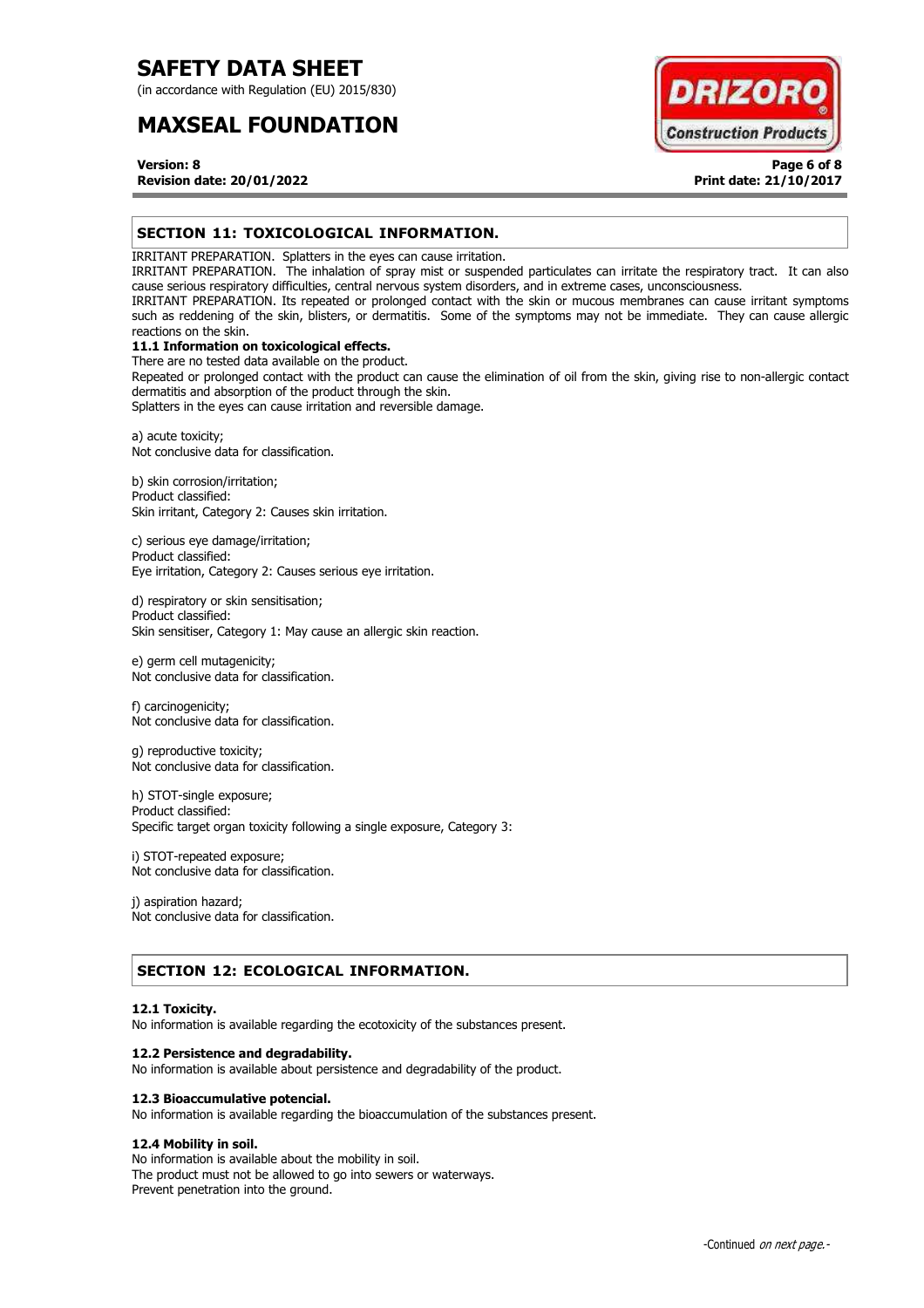(in accordance with Regulation (EU) 2015/830)

# **MAXSEAL FOUNDATION**



**Version:8 Page 7 of 8 Revision date: 20/01/2022 Print date: 21/10/2017**

#### **12.5 Results of PBT and vPvB assessment.**

No information is available about the results of PBT and vPvB assessment of the product.

### **12.6 Other adverse effects.**

No information is available about other adverse effects for the environment.

### **SECTION 13 DISPOSAL CONSIDERATIONS.**

#### **13.1 Waste treatment methods.**

Do not dump into sewers or waterways. Waste and empty containers must be handled and eliminated according to current, local/national legislation.

Follow the provisions of Directive 2008/98/EC regarding waste management.

### **SECTION 14: TRANSPORT INFORMATION.**

Transportation is not dangerous. In case of road accident causing the product's spillage, proceed in accordance with point 6. **14.1 UN number.**

Transportation is not dangerous.

### **14.2 UN proper shipping name.**

Description: ADR: Transportation is not dangerous.<br>IMDG: Transportation is not dangerous. Transportation is not dangerous. ICAO: Transportation is not dangerous.

#### **14.3 Transport hazard class(es).**

Transportation is not dangerous.

#### **14.4 Packing group.**

Transportation is not dangerous.

#### **14.5 Environmental hazards.**

Transportation is not dangerous.

### **14.6 Special precautions for user.**

Transportation is not dangerous.

### **14.7 Transport in bulk according to Annex II of MARPOL and the IBC Code.**

Transportation is not dangerous.

### **SECTION 15: REGULATORY INFORMATION.**

#### **15.1 Safety, health and environmental regulations/legislation specific for the mixture.**

The product is not affected by the Regulation (EC) No 1005/2009 of the European Parliament and of the Council of 16 September 2009 on substances that deplete the ozone layer.

Volatile organic compound (VOC) VOC content (p/p): 0 % VOC content: 0 g/l

The product is not affected by Directive 2012/18/EU (SEVESO III).

The product is not affected by Regulation (EU) No 528/2012 concerning the making available on the market and use of biocidal products.

The product is not affected by the procedure established Regulation (EU) No 649/2012, concerning the export and import of dangerous chemicals.